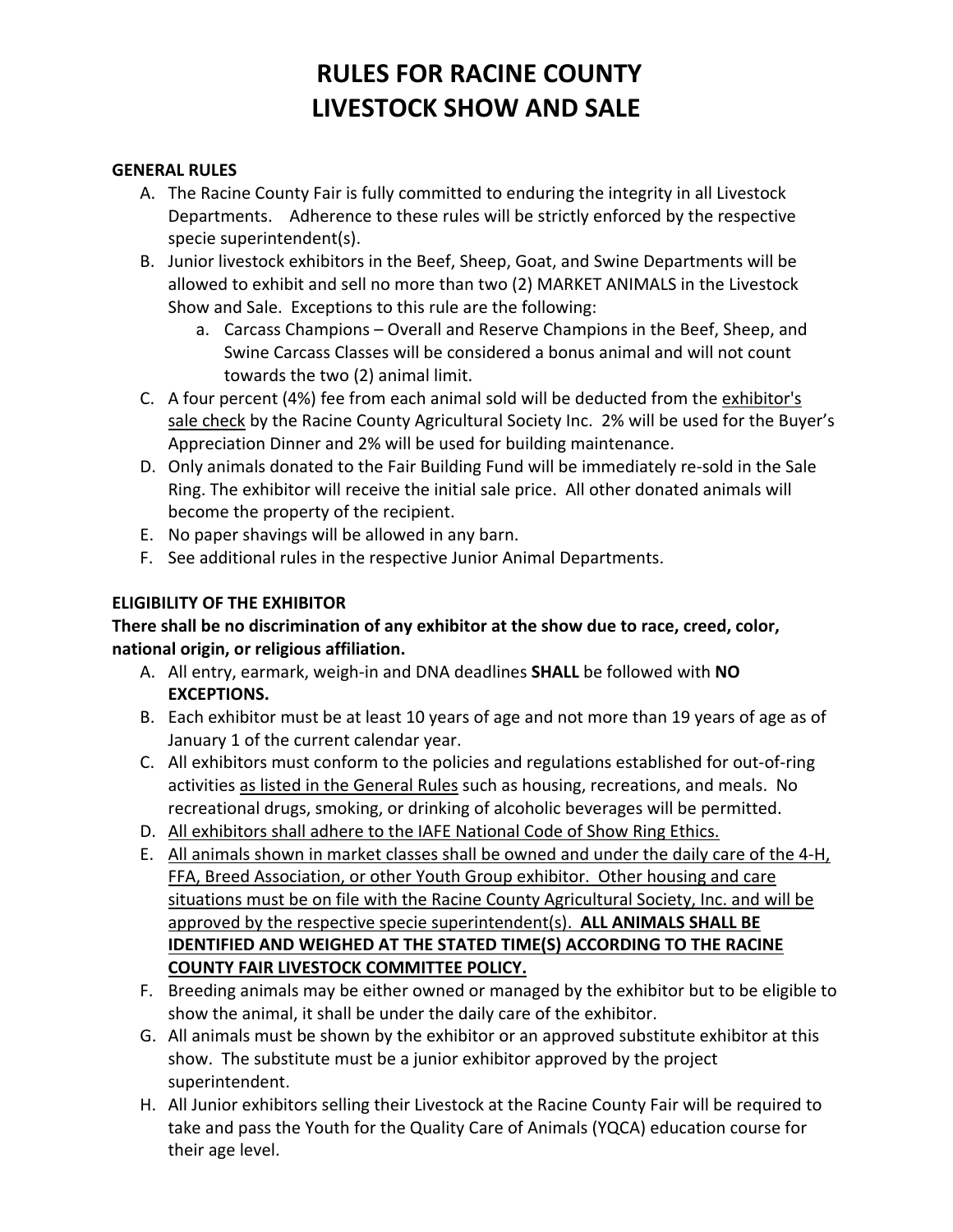I. Any exhibitor that has been banned from another approved show/fair is ineligible to exhibit at the Racine County Fair.

### **ANIMAL EXHIBITS**

### - **Eligibility of Animals**

- A. Any market animal that has been sold at a meat animal auction at any other show is ineligible to be shown again.
- B. A junior exhibitor may only register / weigh-in his or her steer(s) at one (1) County Fair.
- C. Steers and Sheep sold at the Racine County Fair Livestock Sale will only be allowed to exhibit at the Wisconsin State Fair if the "Purchase Agreement Form" is completed and filed with the project Superintendent(s) at weigh-in prior to exhibition.
- D. Steers, wethers, or barrows showing masculine coarseness or evidence of late and/or incomplete castration will be discriminated against by the judge.
- E. Any animal that becomes wild and/or uncontrollable during the show may be declared ineligible by the project Superintendent(s) and/or Judge.
- F. A market animal must be shown in the live carcass show to be eligible for carcass awards and premiums.
- G. Weight Limits for the Racine County Fair Livestock Sale will be as follows:
	- a. Swine 240 lbs. minimum to 300 lbs. maximum
	- b. Lambs 85 lbs. minimum
	- c. Lamb Carcass 85 lbs. minimum
	- d. Beef 1,000 lbs. minimum
	- e. Beef Carcass 950 lbs. minimum
	- f. Goat 50 lbs. minimum

# - **Animal Care / Welfare**

- A. Exhibitors shall continually own and actively care for their animal and the exhibit while exhibiting at the Racine County Fair. If needed, the exhibitor may have a caretaker care for their livestock (immediate family member or other 4-H/FFA/Breed Assoc/Youth Group member). However, the exhibitor is the absolute insurer of and is responsible for the condition of their animal / project(s).
- B. All persons in charge of livestock shall care for, guard, protect, and preserve their livestock, as the Racine County Agricultural Society, Inc. shall not be held responsible for any loss, shrinkage, or damage to said property or livestock or the owners or exhibitors thereof.
- C. The exhibitor is the absolute insurer of and is responsible for the condition of their animal(s). The Racine County Agricultural Society Inc. is not responsible for the acts of a third party.

# - **Veterinary Services**

- A. The official fair Veterinarian is Dr. Stacy Adams.
- B. Should an animal require veterinary attention while on the Racine County Fairgrounds, the official fair veterinarian or veterinarian's designee shall be contacted to examine and/or treat the animal. All fees incurred will be the responsibility of the exhibitor.
- C. If the following conditions have been met, the Racine County Agricultural Society, Inc. is expressly authorized to allow the official fair veterinarian to perform any medical treatment, including but not limited to medical practices / procedures,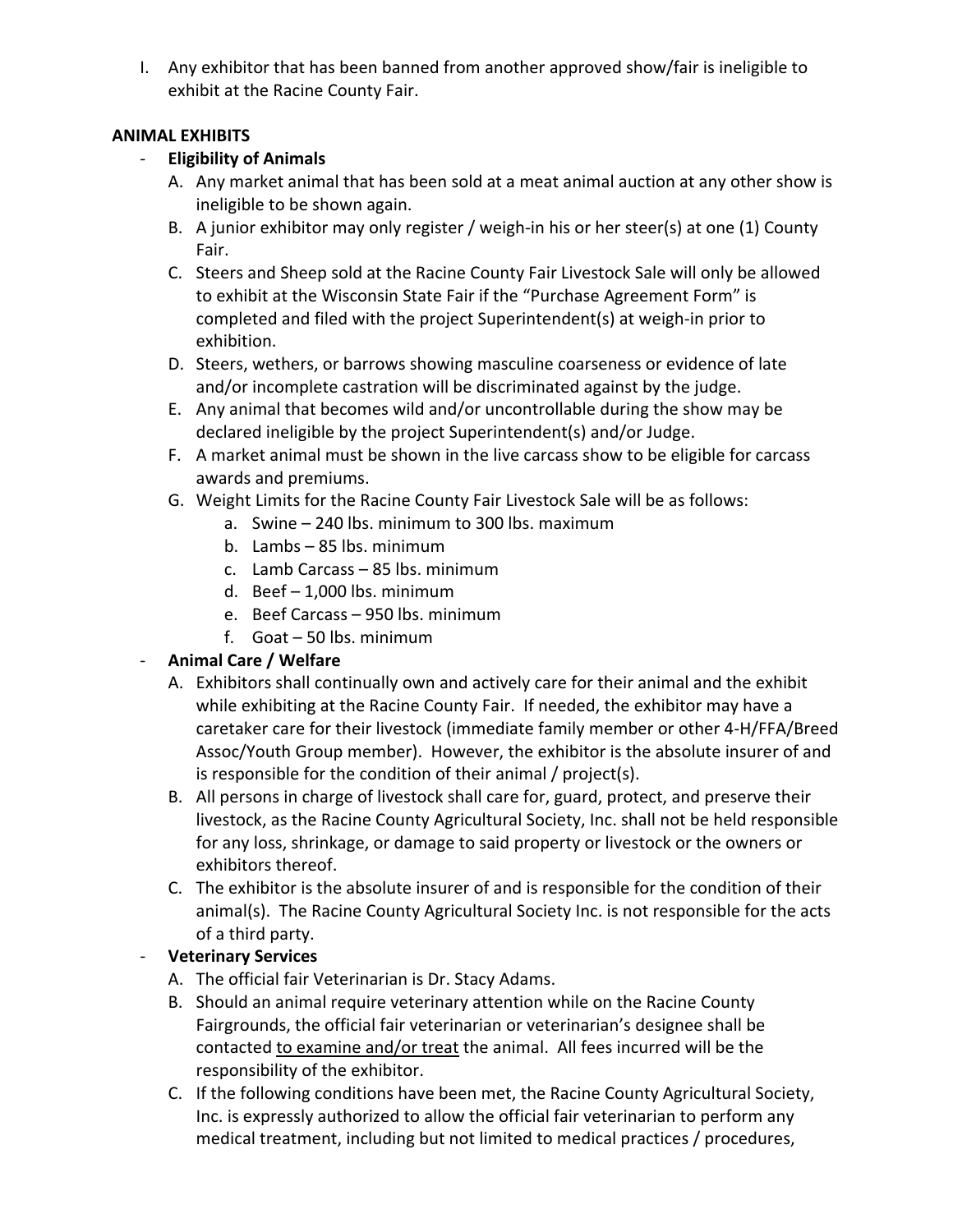administering of medication(s), surgery, and euthanasia for an animal in the absence of the exhibitor if:

- a. The exhibitor is unreachable after due diligence has been made to contact the 4-H exhibitor and,
- b. The official fair veterinarian, along with the department superintendent(s) determines that the animal's health is in danger and delaying treatment would be detrimental to the animal's life, or that the animal is in extreme pain.
- D. If the official fair veterinarian concludes that an animal requires drug intervention prior to showing, that animal shall be deemed ineligible to show if the animal cannot meet the proper withdrawal period for that specific drug as of the start of the show of that animals specific specie. **All medication must be administered by the official fair veterinarian or veterinarian's designee.**
- E. If an animal should require drug intervention after showing but prior to being sold in the livestock sale, the animal must meet the proper withdrawal period for that specific drug. If the animal cannot meet the proper withdrawal period, extended care may be permitted but the buyer must be notified at the time of the sale. If extended care has been granted, the exhibitor will be responsible for all care and transport.
- F. If an animal should require drug intervention after the livestock sale, the animal must meet the proper withdrawal period for that specific drug. If the animal cannot meet the proper withdrawal period, extended care may be permitted in consultation with the buyer. If extended care has been granted, the exhibitor will be responsible for all care and transport.
- **Grooming –** Responsibility for grooming animals for show is the responsibility of the exhibitor. In keeping with this fact, the following rules will be observed:
	- a. Clipping, trimming, or blocking of all species by anyone other than the exhibitor, a Racine County Leader in that species project, a Racine County Junior exhibitor, a member of the exhibitor's immediate family or legal guardian will not be permitted at this show. Violation of this rule will automatically disqualify the exhibitor and shall result in forfeiture of all premium monies.
	- b. Any equipment or inappropriate attire found on an exhibitor or an animal which has been deemed by the project Superintendent(s) to be detracting from the appearance of the show shall be changed upon request. For clarification, review the 4-H literature for Beef, Sheep, and Swine fitting and showing. **NO** farm names will be allowed on shirts or hats for the Junior Show.
	- c. In the Beef Show ring, exhibitors may use traditional show halters, show sticks, and appropriate combs. Throats straps and nose leads will not be permitted.
	- d. All market lambs shall be shown with ¼" wool or less. No patch shearing will be allowed.

# - **Unethically Fitted Livestock**

- A. The showing of any unethically fitted livestock or livestock of an ineligible age for exhibition in the class entered is prohibited.
- B. Unethically fitted is defined as any attempt to alter the natural appearance, conformation, musculature, or weight of an animal by any unnatural means, as well as changing the normal conformation of any part of the animal's body or using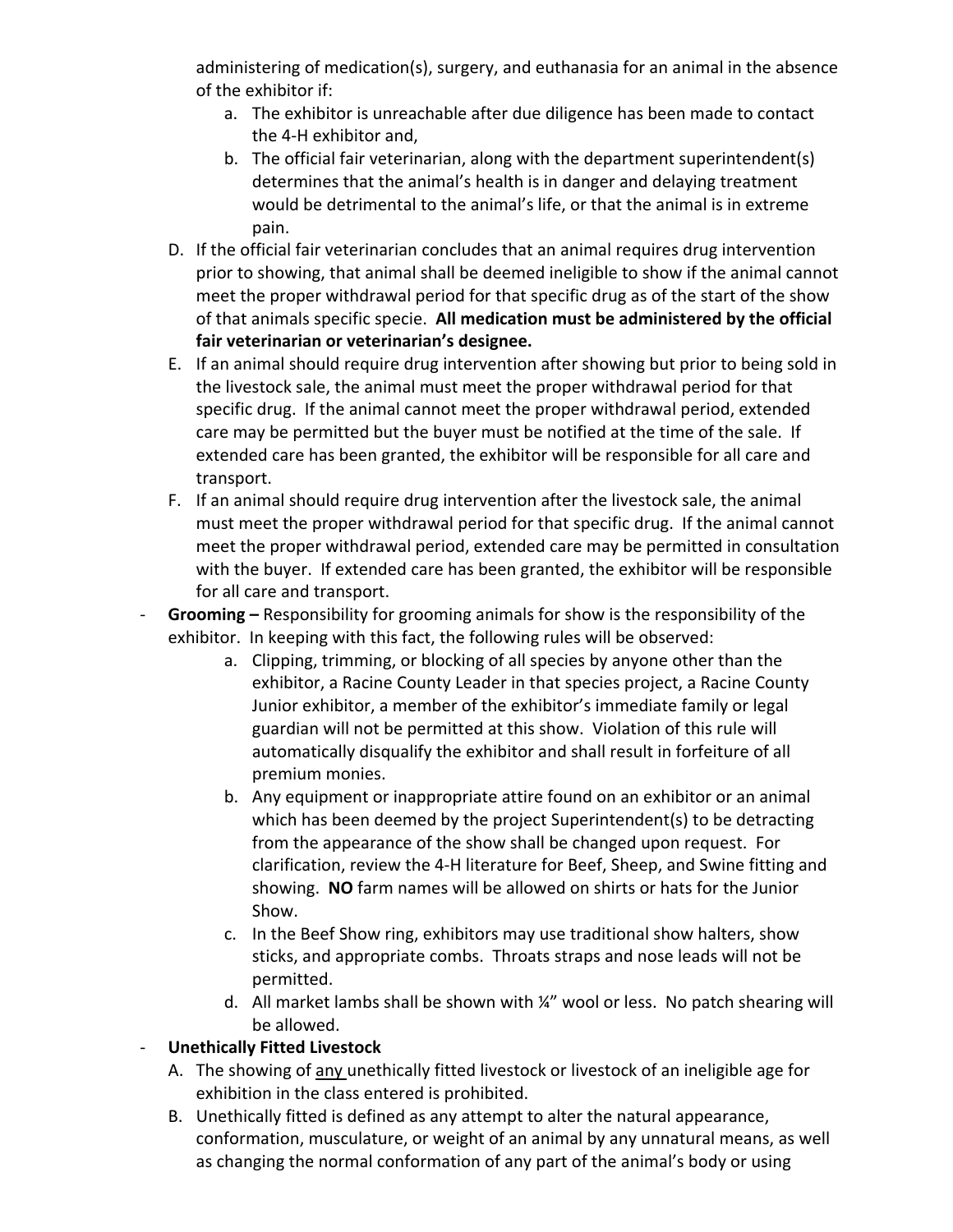drugs, medications, chemicals, or other substances (including over-the-counter and extra-label substances and uses), or mechanical devices to alter the physical makeup or performance of the animal. Unethical fitting includes but is not limited to the following:

- a. Treating or massaging any part of the animal's body, internally or externally, with an irritant, counterirritant, or other substance to temporarily improve conformation.
- b. Minimizing the effects of cramping by feeding or injecting drugs and depressants or applying packs or using any artificial contrivance or therapeutic treatment except normal exercise.
- c. Striking the animal to cause swelling in a depressed area.
- d. Surgery or other practices performed to change the natural contour or appearance of the animal's body, hide, hair, or feet (this is to include any materials added to the feet of an animal) except the removal of warts or horns and the permitted clipping and dressing of hair and trimming of hooves.
- e. Insertion of foreign material under the skin
- f. The act of artificially filling animals internally, which would include stomach pumping, drench tubes, or any other method by esophagus.
- g. The use of alcoholic or caffeinated carbonated beverages in the feed or administered as a drench.
- h. The use of diuretics.
- i. Administration of an illegal, unapproved, or performance enhancing drug internally or externally.

### - **INSPECTION / TESTING**

- o There is **ZERO TOLERANCE** for any violation of the following rules in this section; intent is not relevant (i.e. strict liability).
- A. **Exhibitor Warranties for Livestock Animals -** By entering the Racine County Fair, each exhibitor warrants the following:
	- a. The exhibitor has complied with the USDA Wholesome Meat Act and the IAFE National Code of Show Ring Ethics and that the animal sold is fit for human consumption.
	- b. The animal contains no trace or residue of any illegal drug or any other substance not approved for administration to such animal under applicable laws or Racine County Agricultural Society, Inc. rules and regulations.
	- c. The carcass of the animal reveals no evidence of any unethical fitting practice.
	- d. These warranties are absolute guarantees of the quality of the animal, without regard to the Participant's actual responsibility or fault.
- B. Each exhibitor upon weigh-in for their individual species shall submit the Market Animal Drug History form. Failure to submit this form shall result in automatic disqualification.
	- a. If an animal has been given a drug prior to arrival at the Fair, the animal must have met the listed drug withdrawal time by the start of each individual species Show.

# - **Prohibited Substance Testing**

A. The term "drug" shall mean any substance that the sale, possession, or use of which is regulated by federal, state, or local law or regulation, as well as any substance used by the medical or veterinary professions that affects the circulatory,